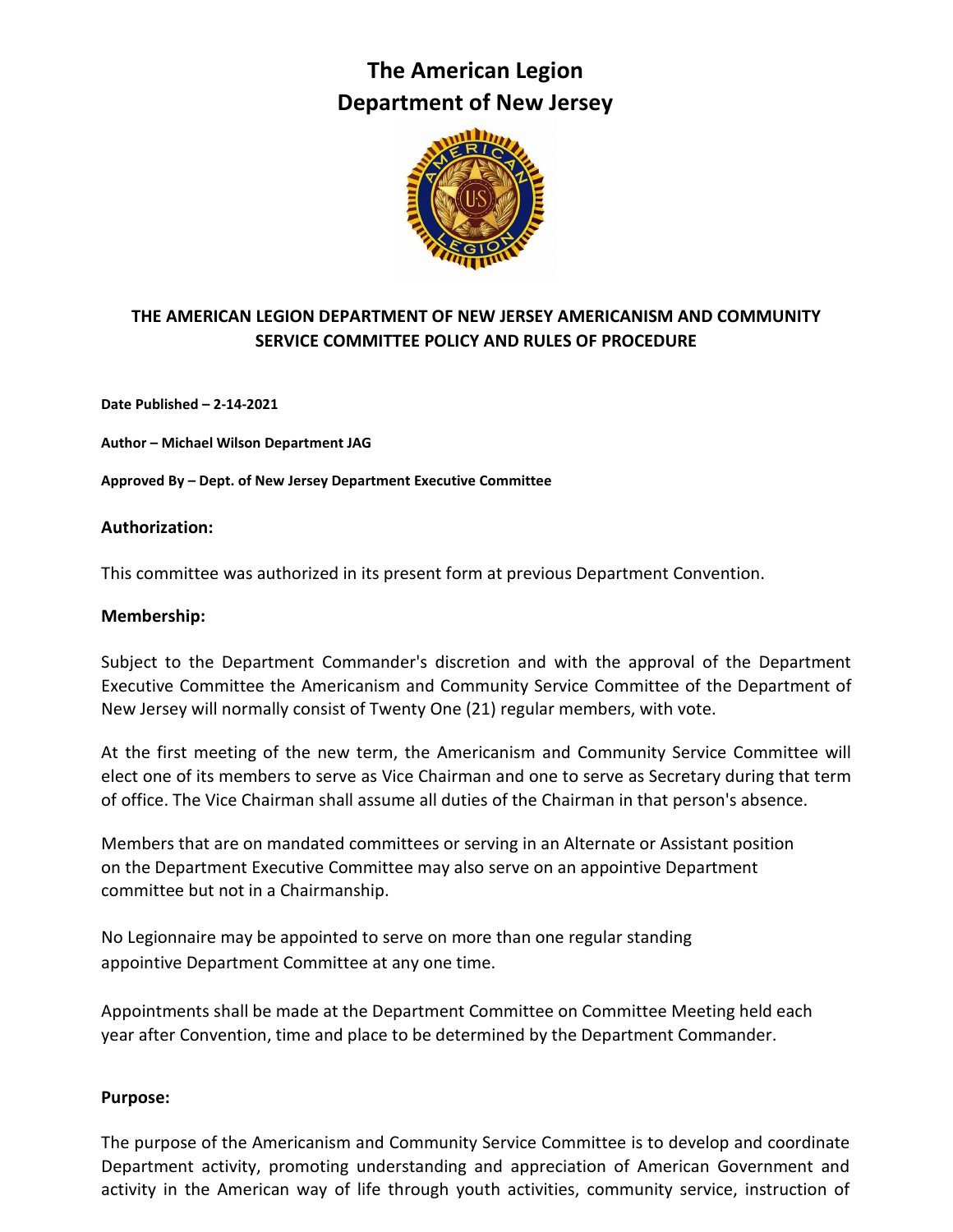prospective citizens and immigrants, education and education facilities and to combat subversive activities.

## **Meetings:**

Meetings may be held at Department Headquarters, via telephone conference, or internet conference capability (provided all members can hear each member during proceedings).

#### **Minutes:**

Written minutes of each meeting shall be recorded by the Secretary and shall constitute the Chairman's report to the Department Executive Committee or the delegates to the Department Convention and will be included in the official proceeding of the meeting, conferences or convention thereby being made a permanent record for retention at the Department office. Minutes of any special meetings, adoption of motions or resolutions approved at any time occurring between Department meetings, conferences or convention shall be incorporated into the next official proceedings. Recommendations and/or resolutions must be presented in proper form to the Department Executive Committee or delegates at the Department Convention.

## **Consolidated Post Reports:**

Judging of Consolidated Post Reports (CPR's) is broken down into sub-categories for Overall Best Community Support Program to receive certificates for overall accomplishment, with the winner receiving the trophy for best CPR. This will recognize smaller posts that provide a great service to their local community.

> Posts with membership from 1-50 Posts with membership from 51-100 Posts with membership from 101-150 Posts with membership from 151-250 Posts with membership 251 and higher

#### **Vote:**

The committee may transact business by mail, telephone, e-mail, and other technologies including, but not limited to, Skype, Facetime, conference calls, and webinar/video chat, provided all members see/hear all votes made. If an e-mail vote is implemented, each response must be forwarded to all members of the Committee. If standard mail, the voting shall be considered closed at the end of seven (7) business days provided a majority of members of the committee have returned to the Chairman their votes by that time, or it shall be considered closed at anytime prior thereto and when all the members have returned their votes. Other technical votes include a telephone conference or web conference provided each member can see and/or hear each other members' votes. In the event one-third (1/3) members of the committee objects in writing, the matter shall not be decided and will be considered as the first order of business at the next regular meeting or special meeting and the Chairman shall notify the committee of the action taken.

The Chairman and Committee shall plan and implement the program of the Americanism and Community Service Committee to be presented at the Department Executive Committee meeting for approval in the fall of each year.